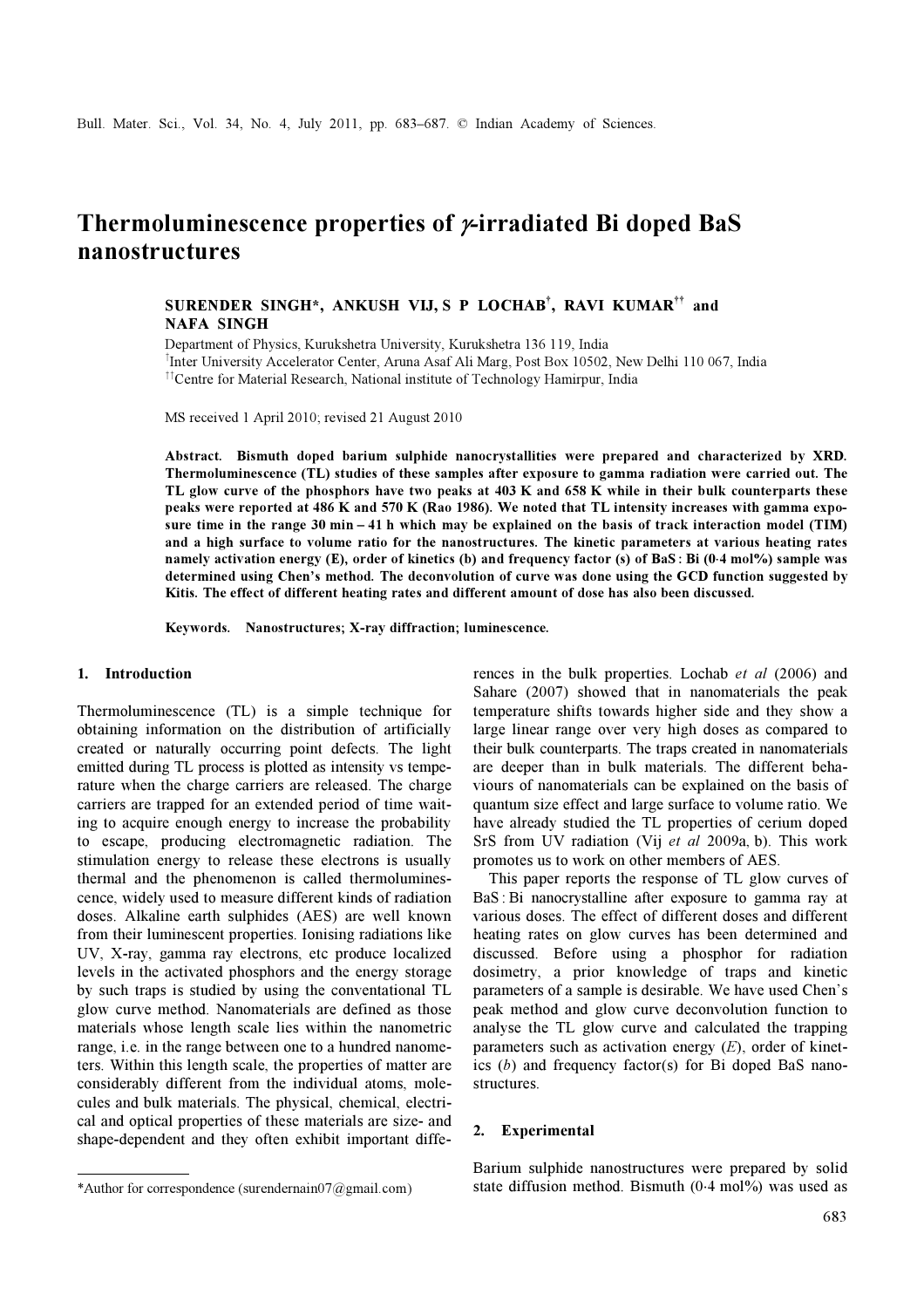a dopant. The details of phosphors preparation can be found elsewhere (Singh et al 2010). XRD of the given samples was obtained using a model D8-Advance of Bruker (Sewhere (Singh et al. 2010). XKD of the given<br>Bruker (Germany), of CuK-alpha radiation of 8⋅04 keV analytics was columned using a model Do Advance of Bruker (Germany), of CuK-alpha radiation of 8⋅04 keV and wavelength 1⋅54 Å. The applied voltage was 40 kV and current was 25 mA. Phosphors were exposed to  $\gamma$ rays from a  $Cs^{137}$  source for various doses at room temperature. One hour exposure from this source corresponds to 115 mR. TL glow curves were recorded at heating rate of 2 Ks<sup>-1</sup>, 5 Ks<sup>-1</sup> and 10 Ks<sup>-1</sup> on a Harshaw TLD reader (Model 3500) having a standard clear glass filter (a cleanout/neutral density filter to neutralize the nonlinear response of the PMT), taking 5mg of sample each time.

## 3. Result and discussions

#### 3.1 XRD

The XRD pattern of all the samples was nearly the same and hence only one pattern is shown in figure 1. The average size of the nanoparticles was estimated from the line broadening of the XRD peaks and Scherer's equation (Scherer 1918)

$$
d = \frac{0.89\lambda}{\beta \cos \theta_{\rm B}},
$$

where d is the average diameter of the nanoparticles,  $\lambda$  is the wavelength of CuK $\alpha$  (1⋅54 Å) radiation,  $\beta$  (in radians) is full width at half maxima (FWHM) and  $\theta_B$  is the Bragg angle. The structure of the host material is cubic (rock salt). The average particle size was 35 nm. The pattern was compared with JCPD card no. 75-0896.



Figure 1. XRD pattern of BaS : Bi (0⋅4 mol%) nanocrystalline.

#### 3.2 Thermoluminescence responses

Figure 2 shows a typical TL glow curve for the nanocrystalline BaS : Bi exposed to various doses of gamma rays from a  $Cs^{137}$  source. The nanomaterials powder has two TL glow peaks at 403 K and 658 K. The peak at 403 K is very broad which may consists of several overlapping peaks. Later these peaks were separated by thermal cleaning method (Yazici and Haciibrah 2001). The glow curve structure and the peak shape does not change for the exposure dose. In figure 3, the TL intensity for peak at 403 K is plotted as a function of exposure time where a more or less linear response is observed for exposure time of 41 h. This linearity over a wide range of doses



Figure 2. TL glow curves of BaS :Bi (0⋅4 mol%) after different exposure times at a heating rate of  $2 \text{ Ks}^{-1}$ .



Figure 3. The peak TL intensity of BaS: Bi as a function of exposure time at the heating rate of  $2 \text{ Ks}^{-1}$ .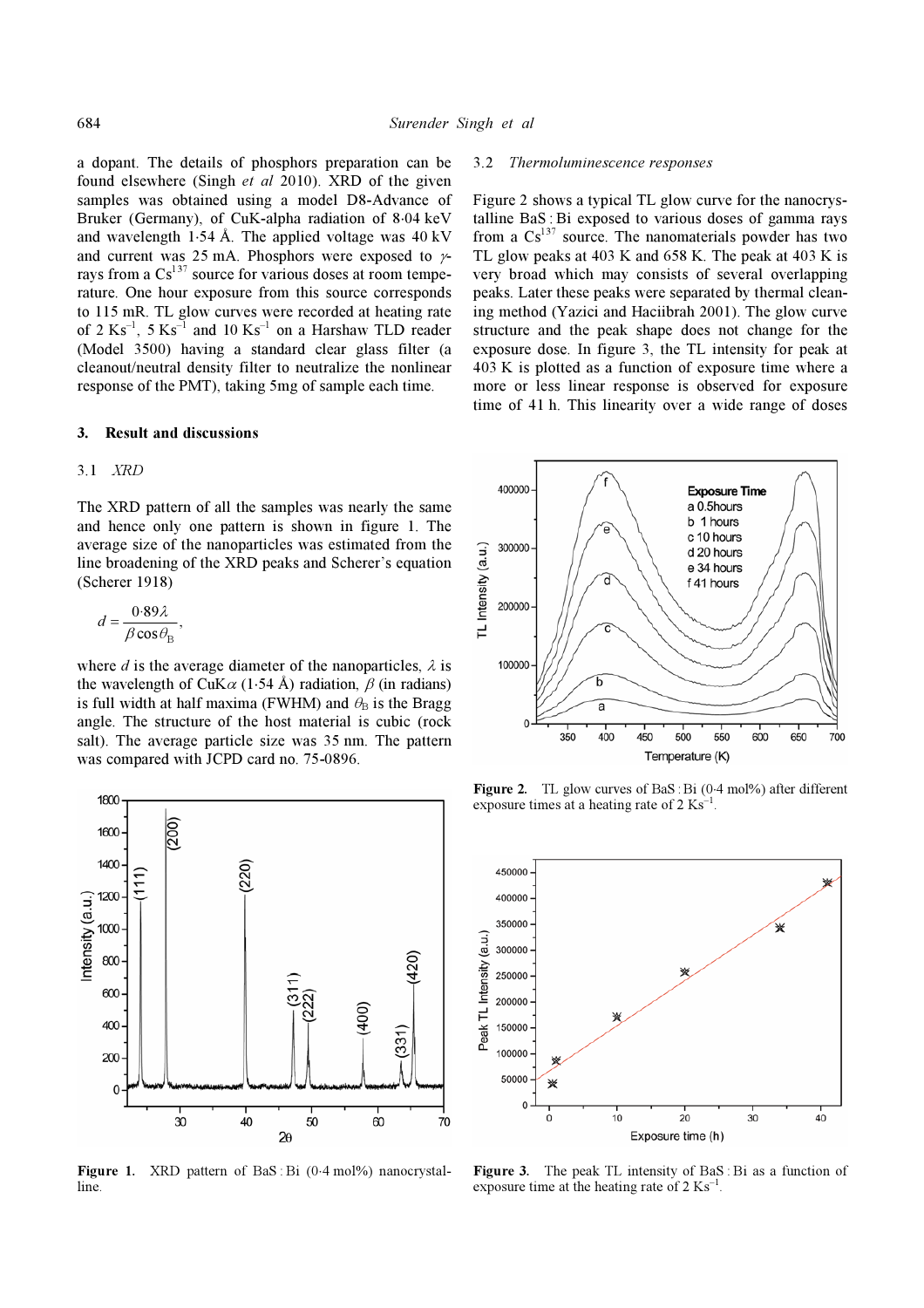may be explained on the basis of track interaction model (Mahajna and Horowtz 1997; Horowtz et al 2001). According to this model the number of generated traps due to irradiation depends upon both the length of tracks in matrix and area of cross-section of tracks. In case of nanomaterials there still exist some particles that would have missed – due to very tiny size – while being targeted by high energy radiation. Thus on increasing the dose these nanoparticles which had earlier been left out from the radiation now generate trapping and luminescent centers. So we do not get saturation in nanomaterials even at higher doses. This may also be explained on basis of large surface to volume ratio which results in a higher surface barrier energy for nanoparticles. Thus on increasing the doses, the energy density crosses the barrier and a large number of defects produced in the nanomaterials ultimately keep on increasing with the dose till saturation is achieved.

# 3.3 Effect of various heating rates on TL response of BaS : Bi

Figure 4 shows the TL glow curve of BaS : Bi at various heating rates from 2 K/s to 10 K/s. From these curves we found that the maximum glow peak temperature  $(T<sub>m</sub>)$ shifted to higher temperatures and the TL intensity decrease as heating rates increases. The first peak in TL glow curve changes from 403 K to 427 K as heating rates change from  $2 \text{ Ks}^{-1}$  to  $10 \text{ Ks}^{-1}$ . The reduction in TL intensity is attributed to thermal quenching effect (Akselrod et al 1998), the efficiency of which increases as temperature increases.

# 3.4 Analysis of TL glow curve and calculations of trapping parameters

The determination of kinetic parameters has been an active area of research and various techniques have been developed to derive these parameters from the glow curve. However we apply peak shape method to the whole experimental glow curve and evaluate the parameters which define as

$$
\omega = T_2 - T_1
$$
,  $\delta = T_2 - T_m$  and  $\tau = T_m - T_1$ ,

where  $T_m$  is the maximum temperature and  $T_1$  and  $T_2$  are low and high half-intensity temperatures of the glow curve at the ascending and descending side of the peak. We adopted a similar approach as earlier reported by Furetta et al (2000) for analyzing the TL glow curve where they did deconvolution based on Gaussian function and then analysed the individual peak using Chen's peak method using (1).

$$
E_{\alpha} = c_{\alpha} \left( \frac{k T_{\rm m}^2}{\alpha} \right) - b_{\alpha} (2kT_{\rm m}), \tag{1}
$$

with  $\alpha = \tau$ ,  $\delta$ ,  $\omega$ ;  $\tau = T_m - T_1$ ;  $\delta = T_2 - T_1$ ;  $\omega = T_2 - T_1$ ; with  $\alpha = \tau$ ,  $\delta$ ,  $\omega$ ;  $\tau = T_{\text{m}} - T_1$ ;  $\delta = T_2 - T_1$ ;  $\omega = T_2 - T_1$ ;<br>  $c_{\tau} = 1.51 + 3.0 \ (\mu_{\text{g}} - 0.42)$ ;  $c_{\delta} = 0.976 + 7.3 \ (\mu_{\text{g}} - 0.42)$ ; with  $\alpha$  i,  $c$ ,  $\alpha$ ,  $\iota$  i<sub>m</sub> i<sub>1</sub>,  $\sigma$  i<sub>2</sub> i<sub>1</sub>,  $\sigma$  i<sub>2</sub> i<sub>1</sub>,<br>  $c_{\kappa} = 1.51 + 3.0$  ( $\mu_{\kappa} - 0.42$ );  $c_{\delta} = 0.976 + 7.3$  ( $\mu_{\kappa} - 0.42$ );<br>  $c_{\omega} = 2.52 + 10.2$  ( $\mu_{\kappa} - 0.42$ );  $b_{\tau} = 1.58 + 4.2$  ( $\mu_{\kappa}$  $b_{\delta} = 0$ ;  $b_{\omega} = 1$ .

Once  $E$  and  $b$  are known,  $s$  can be evaluated by (Chen and Kirsh 1981)

$$
\frac{\beta E}{kT_{\text{m}}^2} = s \exp(-E/kT_{\text{m}})[1 + (b-1)\Delta_{\text{m}}],\tag{2}
$$

These parameters can be modified during the best fit procedure using glow curve deconvolution (GCD) program until the best fit is achieved which can be confirmed by the figure of merit (FOM). Some authors have reported similar studies for evaluation of kinetic parameters using Chen's peak method applied directly to the peaks which were deconvoluted using origin 6.1 software without using any GCD function (Nagabhushana et al 2008). In the present study we deconvoluted the TL glow curves based on Gaussian functions into four peaks which were also confirmed by the thermal cleaning method (Yazici and Haciibrah 2001). The isolated peaks were analyzed by Peak Chen method (Chen 1969) to evaluate the peak parameters using (1) and (2). The calculated parameters were used as initial parameters for the GCD basic function suggested by Kittis et al (1998) for the first, second and general order kinetics glow peaks given in (3)–(5) respectively.

First order

$$
I(T) = I_{\rm m} \exp\left[1 + \left(\frac{E}{kT}\right) \frac{T - T_{\rm m}}{T_{\rm m}} - \left(\frac{T^2}{T_{\rm m}^2}\right)\right]
$$

$$
\exp\left\{\left(\frac{E}{kT}\right) \frac{T - T_{\rm m}}{T_{\rm m}}\right\} (1 - \Delta) - \Delta_{\rm m}\right]
$$
(3)



Figure 4. Effect of different heating rates on TL response of BaS : Bi (0⋅4 mol%).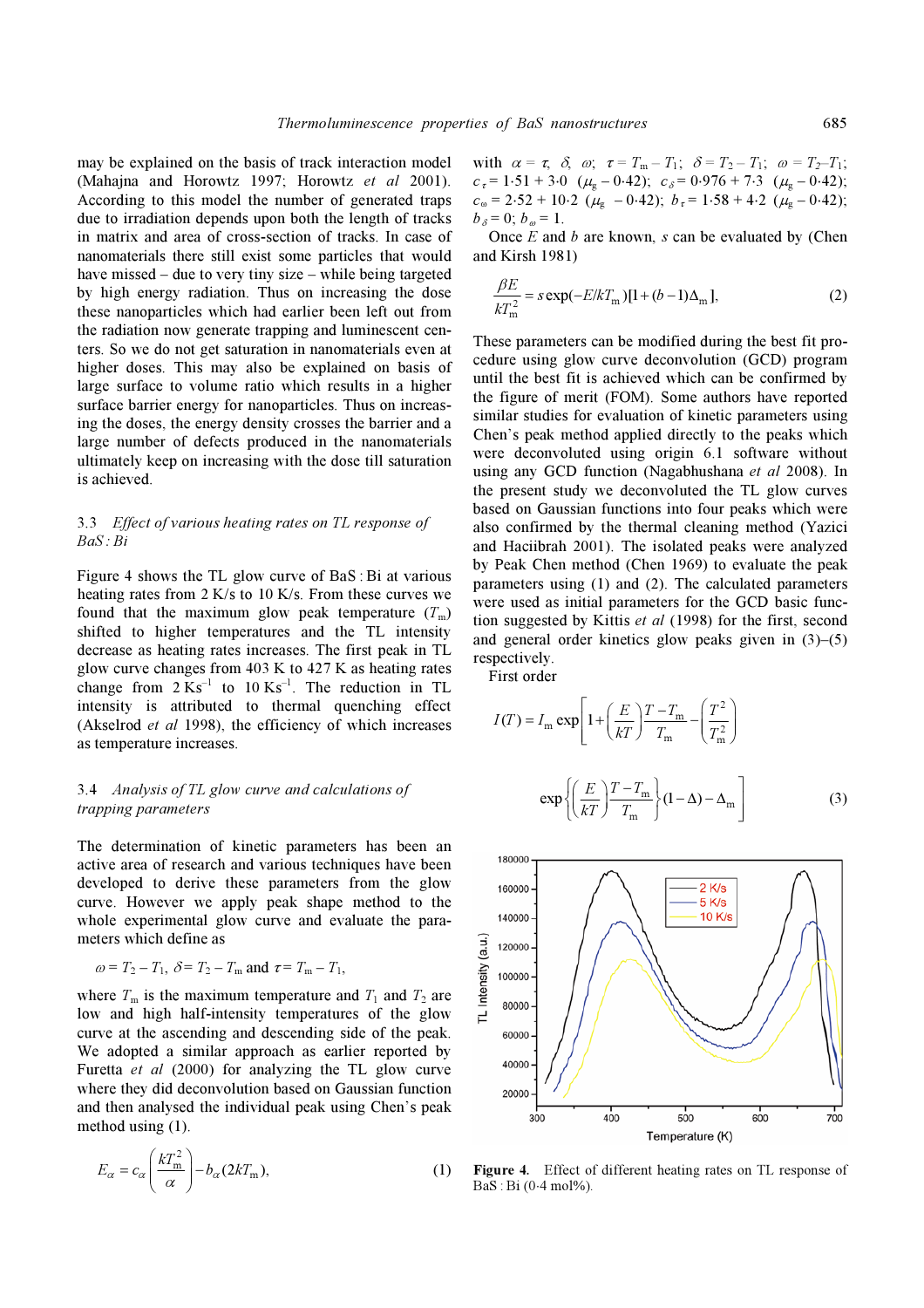Table 1. Kinetic parameters using GCD function.

| Peak        | $T_{\rm max}$ | Order of       | Activation energy | Frequency             |
|-------------|---------------|----------------|-------------------|-----------------------|
| number      | (K)           | kinetics $(b)$ | $E$ (eV)          | factor(s)             |
| First peak  | 395           | 2(0.47)        | 0.35              | $1.05 \times 10^{6}$  |
| Second peak | 477           | 2(0.51)        | 0.38              | $3.64 \times 10^{8}$  |
| Third peak  | 626           | 2(0.52)        | $1-20$            | $1.38 \times 10^{9}$  |
| Fourth peak | 663           | 2(0.51)        | 1.8               | $9.98 \times 10^{10}$ |



**Figure 5.** Comparison between theoretical  $(-)$  and experimental (–-–) fitted glow curve of BaS : Bi exposed to gamma radiation. Deconvoluted single fitted glow curves 1, 2, 3, 4 (⋅⋅⋅⋅⋅⋅⋅) are also shown.

Second order

$$
I(T) = 4I_{\text{m}} \exp\left\{ \left( \frac{E}{kT} \right) \frac{T - T_{\text{m}}}{T_{\text{m}}} \right\}
$$

$$
\left[ \left( \frac{T^2}{T_{\text{m}}^2} \right) (1 - \Delta) \exp\left\{ \left( \frac{E}{kT} \right) \frac{T - T_{\text{m}}}{T_{\text{m}}} \right\} + 1 + \Delta_{\text{m}} \right]^{-2} . (4)
$$

General order

$$
I(T) = I_{\rm m} b^{\frac{b}{b-1}} \exp\left(\frac{E}{kT} \frac{(T - T_{\rm m})}{T_{\rm m}}\right)
$$

$$
\left[ (b-1)(1-\Delta) \frac{T^2}{T_m^2} \exp\left(\frac{E}{kT} \frac{T - T_m}{T_m}\right) + Z_m \right]^{\frac{-b}{b-1}}, \tag{5}
$$

where  $I(T)$  is the TL intensity at temperature  $T(K)$ ,  $I<sub>m</sub>$  the maximum peak intensity,  $E$  the activation energy (eV) and k the Boltzmann's constant  $(8.6 \times 10^{-5} \text{ eVK}^{-1})$ ,  $\Delta = 2$  kT/E,  $\Delta_m = 2$  kT<sub>m</sub>/E and  $Z_m = 1 + (b - 1)\Delta_m$ .

 Figure 5 shows the experimental glow curve for Bi (0⋅4 mol.%) doped BaS nanostructures at heating rate of 2 K/s, which has been deconvoluted into four peaks using GCD function.

 The position of the respective peaks, trap parameters and order of kinetics at heating rate of 2K/s is shown in table 1.

# 4. Conclusions

We have synthesized BaS nanocrystalline phosphors activated by Bi ions. The thermo luminescence studies in BaS : Bi nanocrystalline phosphors irradiated with gamma rays are presented. The traps formed by gamma irradiation in nanomaterials are deeper than their bulk counterparts. The kinetic parameters for this sample at heating rate of 2 K/s is calculated by Chen method and theoretical peak obtained by GCD function given by Kitis overlapped the experimental peak. It also has a linear response to a wide range of gamma doses, making it quiet suitable for TL dosimetry.

#### Acknowledgements

The authors are thankful to the Director of Inter University Accelerator Centre (IUAC), New Delhi for providing the experimental facilities. Financial support to A V in the form of a Fellowship from IUAC, New Delhi through the project (UFUP) is gratefully acknowledged.

# References

Akselrod M S, Larsen N, Whitley V and Mckeever S W S 1998 J. Appl. Phys. 84 2636

Chen R 1969 J. Appl. Phys. 40 570

- Chen R and Krish Y 1981 Anal. thermal stimulated process (New York: Pergamon)
- Furetta C, Kitis G and Kuo C H Nucl. Instrum. Methods Phys. Res 2000 B160 65
- Horowtz Y S, Avila O and Rodrigues M 2001 Nucl. Instrum. Methods Phys. Res. B184 85
- Kitis G, Gomez-Ros J M and Tuyn J W N 1998 J. Phys. D Appl. Phys. 31 2636